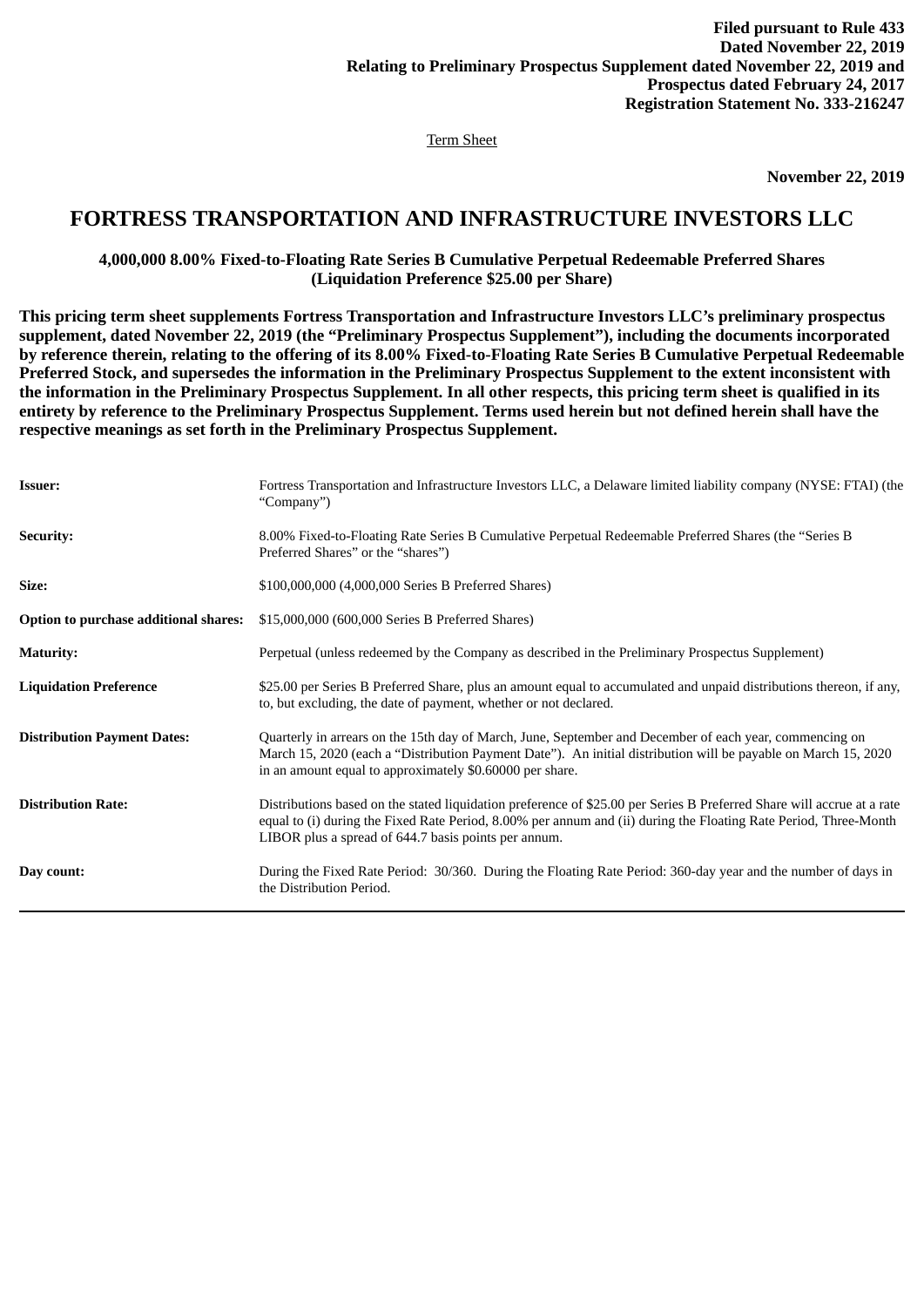| <b>Optional Redemption on or after</b><br>December 15, 2024:      | At any time on or after December 15, 2024, the Company may redeem, in whole or in part, the Series B Preferred<br>Shares at a redemption price of \$25.00 per Series B Preferred Share, plus an amount equal to all accumulated and<br>unpaid distributions thereon, if any, to, but excluding, the date of redemption, whether or not declared.                                                                                                                                                                                                                  |
|-------------------------------------------------------------------|-------------------------------------------------------------------------------------------------------------------------------------------------------------------------------------------------------------------------------------------------------------------------------------------------------------------------------------------------------------------------------------------------------------------------------------------------------------------------------------------------------------------------------------------------------------------|
| <b>Optional Redemption upon a Ratings</b><br>Event:               | At any time within 120 days after the conclusion of any review or appeal process instituted by the Company<br>following the occurrence of a Ratings Event, the Company may, at its option, redeem the Series B Preferred Shares<br>in whole, but not in part, prior to December 15, 2024, at a redemption price per Series B Preferred Share equal to<br>\$25.50 (102% of the liquidation preference of \$25.00), plus an amount equal to all accumulated and unpaid<br>distributions thereon to, but excluding, the date of redemption, whether or not declared. |
| <b>Optional Redemption upon a Change</b><br>of Control:           | If a Change of Control occurs, the Company may, at its option, redeem the Series B Preferred Shares, in whole but<br>not in part, prior to December 15, 2024 and within 60 days after the occurrence of such Change of Control, at a<br>price of \$25.25 per Series B Preferred Share, plus an amount equal to all accumulated and unpaid distributions<br>thereon to, but excluding, the date of redemption, whether or not declared.                                                                                                                            |
| <b>Change of Control:</b>                                         | Distribution Rate Step-Up Following a If (i) a Change of Control occurs (whether before, on or after December 15, 2024) and (ii) the Company does not<br>give notice prior to the 31st day following the Change of Control to redeem all the outstanding Series B Preferred<br>Shares, the distribution rate per annum on the Series B Preferred Shares will increase by 5.00%, beginning on the<br>31st day following such Change of Control.                                                                                                                    |
| <b>Optional Redemption upon a Tax</b><br><b>Redemption Event:</b> | If a Tax Redemption Event occurs, the Company may, at its option, redeem the Series B Preferred Shares, in whole<br>but not in part, prior to December 15, 2024 and within 60 days after the occurrence of such Tax Redemption Event,<br>at a price of \$25.25 per Series B Preferred Share, plus an amount equal to all accumulated and unpaid distributions<br>thereon, if any, to, but excluding, the date of redemption, whether or not declared.                                                                                                             |
| Listing:                                                          | The Company intends to file an application to list the Series B Preferred Shares on the New York Stock Exchange<br>(the "NYSE") under the symbol "FTAI PR B." If the application is approved, trading of the Series B Preferred<br>Shares on the NYSE is expected to begin within 30 days after the original issue date.                                                                                                                                                                                                                                          |